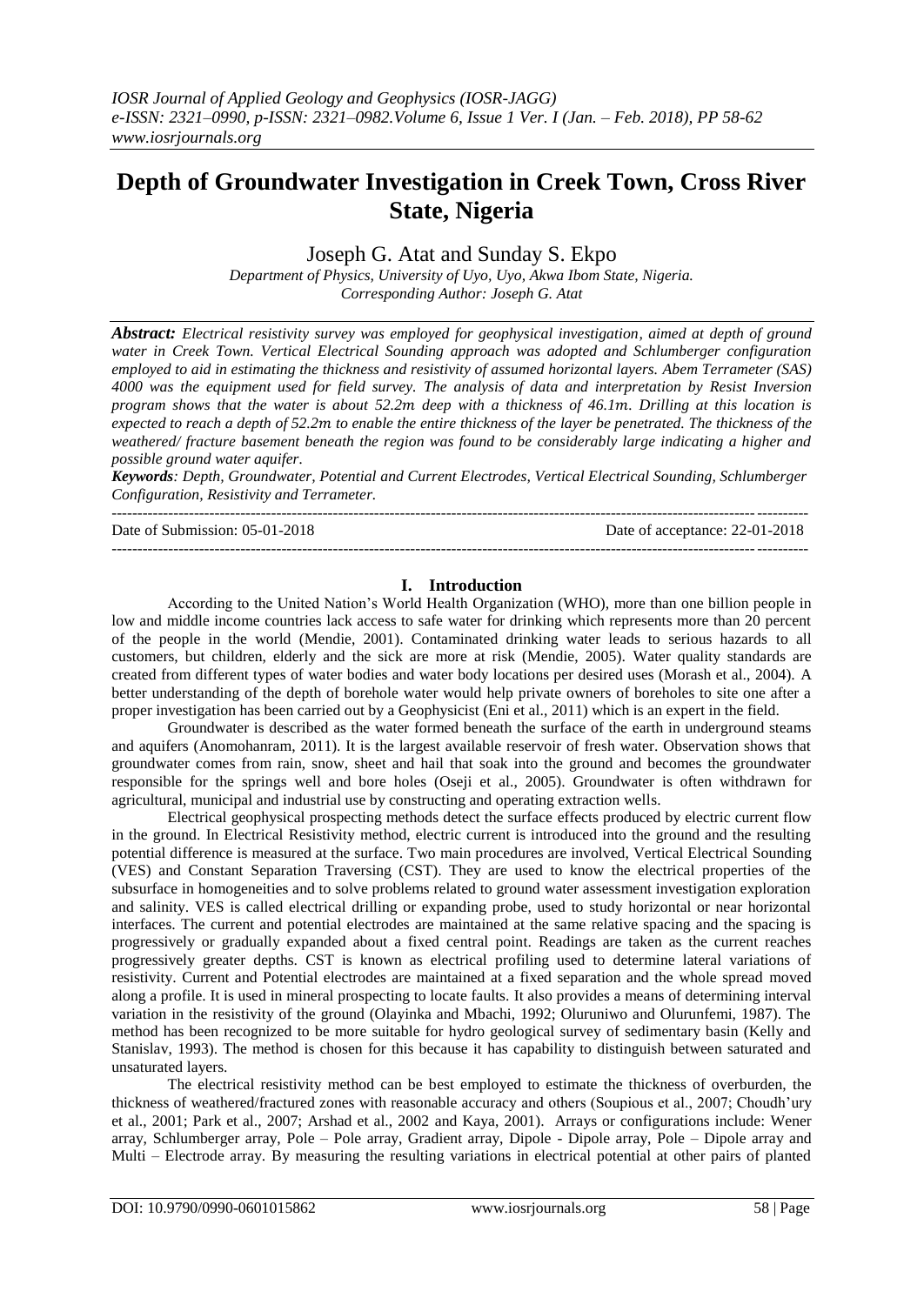electrodes, it is possible to determine the variations in resistivity (Dobrin, 1988; Ozcep et. al., 2009; Alile et al., 2011, Umoren, et al., 2017).

In carrying out resistivity sounding survey, electrodes are distributed along a line centered about a midpoint that is considered the location of the sounding. The electrode arrangement used in data acquisition is the Schlumberger array of electrodes. The Schlumberger survey involves the use of two current electrodes labeled A and B, and two potential electrodes M and N placed in line with one another and centered on some location. It is worthy to state that the potential and current electrodes are not placed equidistant from one another. The geometric arrangement for this array is shown in Figure 2.0.

Table 1.0 shows some typical ranges of resistivity values for man-made materials and natural minerals and rocks, similar to numerous tables found in the literature (Telford et al., 1976). The ranges of values shown are those commonly encountered but do not represent extreme values. It may be inferred from the value listed that the user would expect to find in a typical resistivity survey rock producing higher resistivity. Usually, this will be the case, but the particular conditions of a site may change the resistivity relationships. For example, coarse sand or gravel, if it is dry, may have a resistivity like that of igneous rocks, while a layer of weathered rock may be more conductive than the soil types or lithology consideration should be given to the various factors that affect resistivity (Kearey and Brooks, 2000).

| Tuble 1999 Encentrum Report (10) of Dollie Euron Muternale (Tenoru et un, 1970) |                          |  |  |  |
|---------------------------------------------------------------------------------|--------------------------|--|--|--|
| Material                                                                        | Resistivity $(\Omega m)$ |  |  |  |
| Clay                                                                            | $1 - 20$                 |  |  |  |
| Sand, wet to moist                                                              | 20-200                   |  |  |  |
| Shale                                                                           | $1 - 500$                |  |  |  |
| Porous limestone                                                                | 100-1.000                |  |  |  |
| Dense limestone                                                                 | $1,000 - 1,000,000$      |  |  |  |
| Metamorphic rocks                                                               | 50-1,000,000             |  |  |  |
| Igneous rocks                                                                   | $100 - 1,000,000$        |  |  |  |
|                                                                                 |                          |  |  |  |

**Table 1.0:** Electrical Resistivity of Some Earth Materials (Telford et al., 1976)

#### **II. Site Location And Geology**

Creek town is a class P – populated place in Odukpani, Cross River State, Nigeria, Africa with the region font code of Africa/middle east. It is located at an elevation of 99m above sea level and its population amounts to 171,672 from the result of 2006 census. Its coordinates are  $4^058^160^{11}$  N and  $8^016^160^{11}$  E in DMS (Degrees Minutes Seconds) or 4.98333 and 8.28333 (in decimal degrees). Its UTM position is ML25 and its joint operation Graphic reference is NB 32 – 114. The sun rises at 09:02 and sets at 21:09 local time (Africa/Lagos UTC/GMT +1). The standard time zone for Creek Town is UTC/GMT +1 [\(www.getamap.net/maps/nigeria/nigeria\\_\(general\)/-creektown/\).](http://www.getamap.net/maps/nigeria/nigeria_(general)/-creektown/))

It is located in Cross River State which is the state that contains the largest amount of tropical High Forest in remaining in Nigeria and the largest remaining rainforest in west Africa (0.85 million hectares), although its quality and density varies across the state's three agro-ecological zones. Cross River State also contains 1,000sq.kilometres of mangrove and swamp forest. The main tree species found here include gmelina, albizia, iroko, ebony, mahogany, cedar, ukong, brachystegia and obeche. Cross River State due to her rich biodiversity and ecology remains an ideal biometry resource data base for tropical plant and animal research. The State is tagged peoples paradise, situated in Niger Delta region, in the tropical rainforest belt. It lies between latitudes  $5^032^1$  and  $4^027^1$  North and longitudes  $7^050^1$  and  $9^028^1$  East (figure 1.0), bounded in the North by Benue state, in the south – west by Akwa Ibom state, in the west by Ebonyi and Abia states. The state shares an internal frontier to the East with the United Republic of Cameroon and its Atlantic coastline is to the south where the Calabar River meets the sea.



**Figure 1.0:** A section of Cross River State Map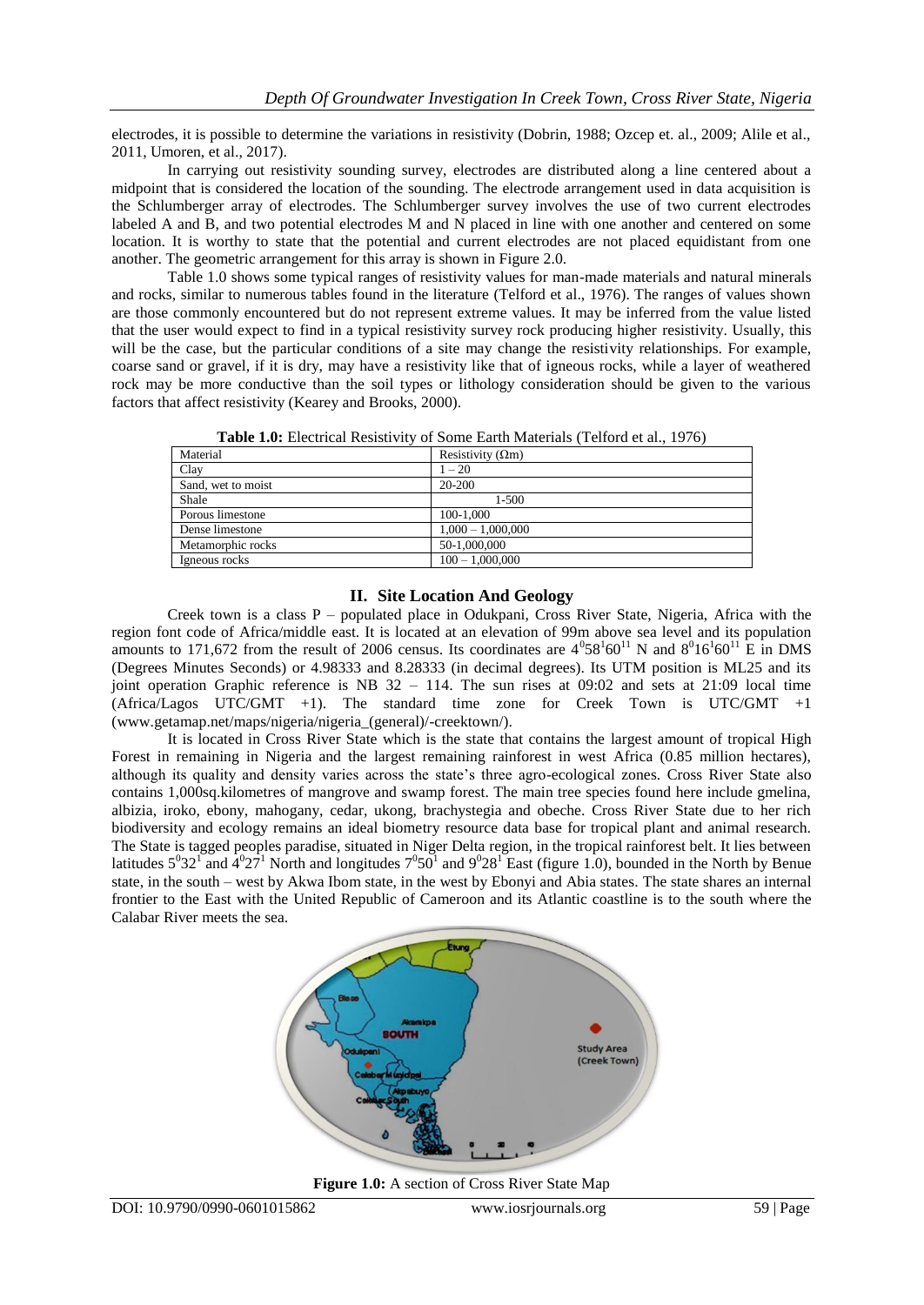(www.nigerianmuse.com/20100527092749zg/sections/pictures-maps-cartoons/maps-of-various-states-and-theirlocal-governments-in-nigeria/).

#### **III. Mathematical Relations**

Theoretical Basis in Resistivity Method is based on ohm's law  $V = IR$  1.0  $R=\frac{V}{I}$ I 2.0  $V$  is the potential difference  *is the current*  $R$  is the resistance The relation of these parameters with apparent resistivity  $\rho_a$  is given in equation 3.0  $\rho_a = K \frac{\Delta V}{I}$  $\mathbf{l}$  $= KR$  3.0  $\overrightarrow{K}$  is geometric factor and is defined in Schlumberger Configuration (equation 4.0)  $K = \pi \left[ \frac{\left(\frac{AB}{2}\right)^2 - \left(\frac{MN}{2}\right)^2}{MN} \right]$  $MN$ **4.0** Thus,  $\overline{AB}$ 2 ΜN 2

$$
\rho_a = \pi \left[ \frac{\left(\frac{AB}{2}\right)^2 - \left(\frac{MN}{2}\right)^2}{MN} \right] R
$$
\n(Gorre et al. 2017)

(George et al., 2017).

Figure 2.0 illustrates the electric field around the two electrodes in terms of equipotentials and current lines. The equipotentials represent imagery shells, or bowls, surrounding the current electrodes, and on any one of which the electrical potential is everywhere equal. The current lines represent a sampling of the infinitely many paths followed by the current, paths that are defined by the condition that they must be everywhere normal to the equipotential surfaces.



**Figure 2.0:** Schlumberger array (Wightman, et al., 2003).

In addition to current electrodes A and B, figure 2.0 shows a pair of electrodes M and N, which carry no current, but between which the potential difference V may be measured.

#### **IV. Materials And Method**

The equipment used for the survey is ABEM terrameter (SAS) 4000. Other materials used include: Measuring tapes, Current and Potential cables with crocodile clips, Current and Potential electrodes, Hammers, Global Positioning System, 12 Volt Battery and recording sheet.

Electric current was introduced into the ground by means of two current electrodes and voltage between two potential electrodes was measured. The physical quantities measured are the current and potential difference but displayed as resistance on the Terrameter and the distances between the various electrodes using measuring tape. VES was adopted and Schlumberger configuration (Figure 2.0) employed to aid in estimating the thickness and resistivity of assumed horizontal layers. The results were recorded on the recording sheet. Potential and current electrodes spacing is stated in Table 2.0.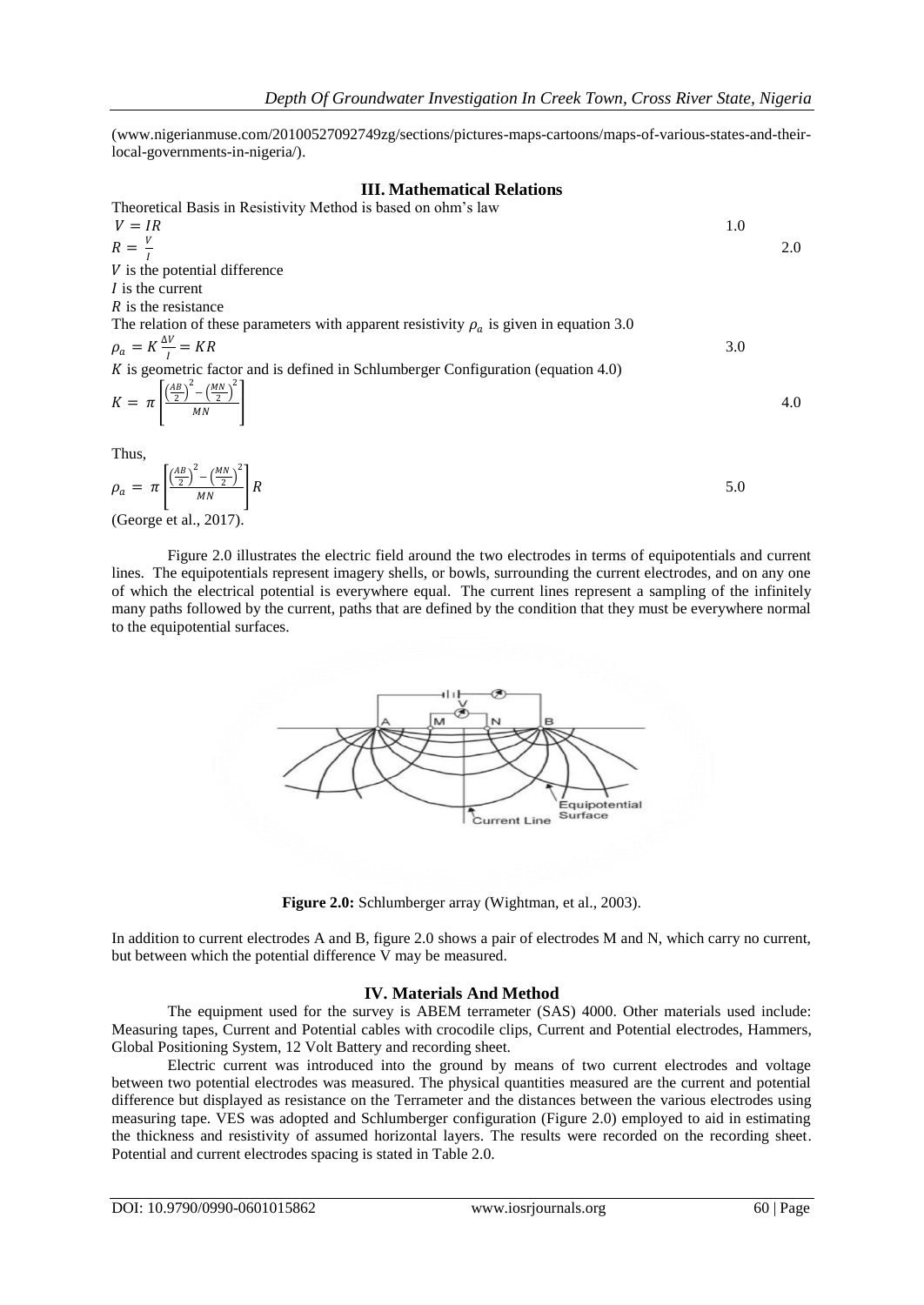### **V. Result, Data Analysis And Discussion**

The summary of the resistivity result is shown in Table 2.0. Computer iteration using Win Resist Program yielded the sounding curve shown in Figure 3.0. The interpreted field resistivity data showed the depths and thicknesses beneath the subsurface and the different layers it comprises.

| S/N            | <b>Current Electrode</b> | <b>Potential Electrode</b> | $R(\Omega)$ | Geometrical Factor (K) | $\rho$ ( $\Omega$ m) |
|----------------|--------------------------|----------------------------|-------------|------------------------|----------------------|
|                | AB                       | ΜN                         |             |                        |                      |
|                | $\frac{1}{2}(m)$         | $\frac{1}{2}(m)$           |             |                        |                      |
| 1              | 1.0                      | 0.25                       | 424.131     | 5.89                   | 2500.00              |
| $\overline{c}$ | 1.5                      | 0.25                       | 152.768     | 13.74                  | 2100.00              |
| 3              | 2.0                      | 0.25                       | 88.913      | 24.74                  | 2200.00              |
| $\overline{4}$ | 3.0                      | 0.25                       | 35.610      | 56.16                  | 2000.00              |
| 5              | 4.0                      | 0.50                       | 40.475      | 49.48                  | 2003.00              |
| 6              | 5.0                      | 0.50                       | 27.160      | 77.76                  | 2111.96              |
| $\tau$         | 6.0                      | 0.50                       | 20.752      | 112.32                 | 2330.64              |
| 8              | 8.0                      | 0.50                       | 12.185      | 200.30                 | 2439.65              |
| 9              | 10.0                     | 1.00                       | 14.700      | 155.52                 | 2286.14              |
| 10             | 15.0                     | 1.00                       | 4.534       | 351.90                 | 1594.10              |
| 11             | 20.0                     | 1.00                       | 1.772       | 626.97                 | 1111.00              |
| 12             | 30.0                     | 1.00                       | 0.637       | 1412.87                | 900.80               |
| 13             | 40.0                     | 2.50                       | 1.041       | 1001.92                | 1043.00              |
| 14             | 50.0                     | 2.50                       | 0.638       | 1568.96                | 1001.00              |
| 15             | 60.0                     | 2.50                       | 0.354       | 2259.88                | 800.00               |
| 16             | 80.0                     | 2.50                       | 0.236       | 4025.42                | 950.00               |
| 17             | 100.0                    | 10.00                      | 0.774       | 1555.55                | 1204.00              |
| 18             | 130.0                    | 10.00                      | 0.493       | 2643.00                | 1303.00              |

**Table 2.0:** Summary of Measured and Calculated Parameters of the Soil



**Figure 3.0:** A Curve (Graph) of Apparent Resistivity against Current Electrode Separation

The apparent resistivity calculated are present as sounding curves for all the VES points using Resist Inversion Program, software designed for interpreting vertical electrical sounding data. The measured parameter is the resistance, calculated parameter is resistivity. Equation 4.0 and equation 5.0 were used to compute calculated parameters in Table 2.0. We ensure the readings were not affected by poor electrical contact at the surface. Four subsurface lithological layers are distinguished, this comprises of top soil, weathered layer, partly weathered/ fractured basement and fresh basement. The top soil has resistivity of 2151.1 *Ωm* with thickness of 2.8*m* at the depth of 2.8*m*. Underlying the top soil is weathered layer with resistivity of 3175.0 $\Omega$ *m* and thickness of 3.3*m* at a depth of 6.1*m*. The third layer is partly weathered/